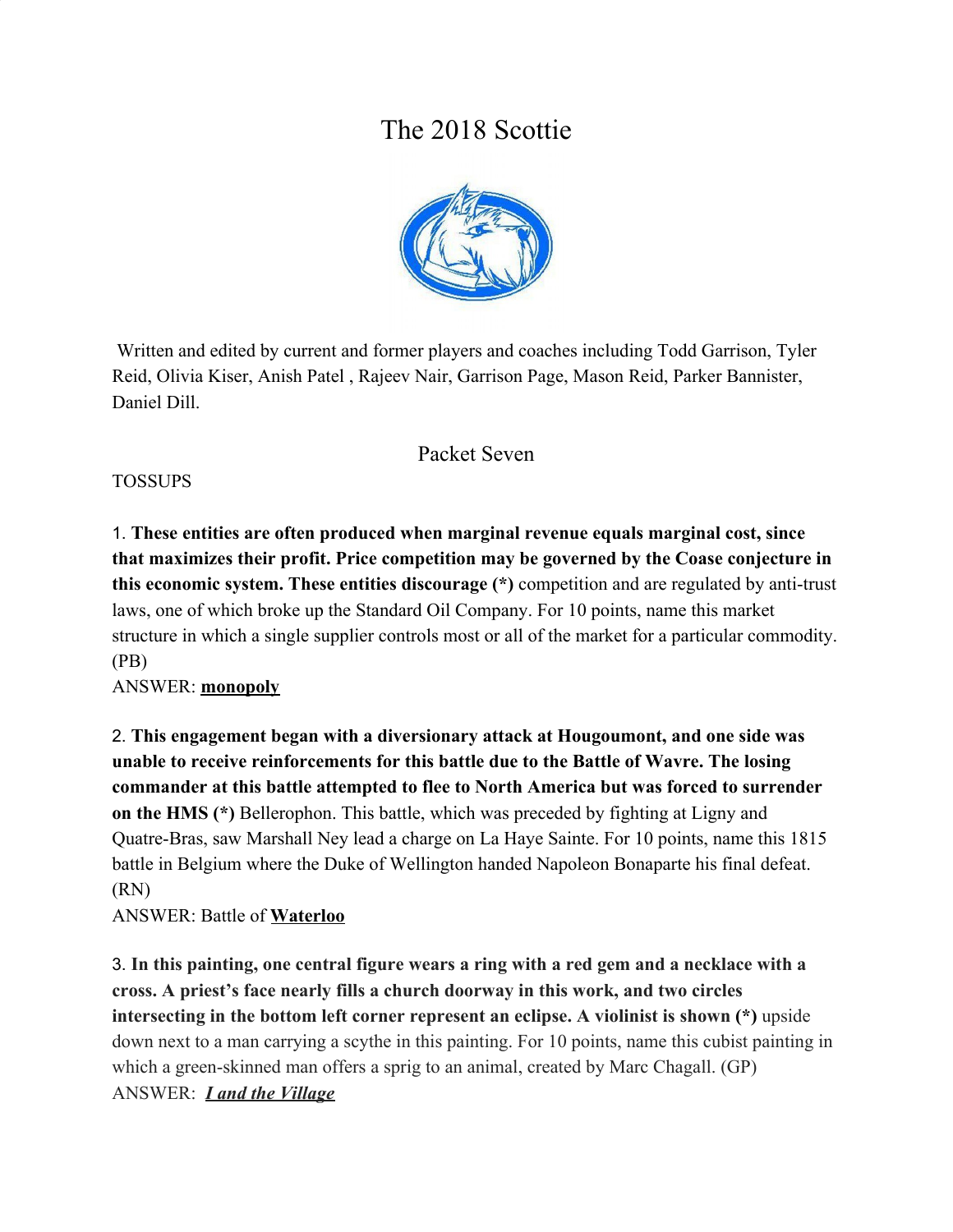4. **In this work, the servant Charlotte is in love with a character who adopts the alias "Morris Bolter". Another character in this novel is sent to Australia after being caught** with a silver snuff-box. In this story, "The (\*) Artful Dodger" steals a handkerchief from Mr. Brownlow, who takes in the title character. "Monks" turns out to be the protagonist's half-brother in this novel, and Fagin leads a ring of child pickpockets. For 10 points, name this Victorian novel about an orphan, written by Charles Dickens. (GP) ANSWER: *Oliver Twist* [accept *The Parish Boy's Progress*]

5. **Claude Debussy's** *Premiere Rhapsodie* **was originally written as a competition solo for this instrument. This instrument represents the cat in** *Peter and the Wolf***, and Mozart's final concerto was written for it. That A-major piece was written for Anton (\*)** Stadler and originally composed for this instrument's basset variety. It is usually pitched in B-flat or A, and one of its prominent players was the "King of Swing." For 10 points, name this single-reed woodwind instrument played by Benny Goodman. (PB/TR) ANSWER: **clarinet**

6. **Recently, at the Trevi Fountain in Rome, two families engaged in a brawl after two women had a dispute over these. Two actors who starred in** *The Sandlot* **performed this action after encountering a man wearing a "You're killing me, Smalls," shirt who did not recognize them. India leads the world in (\*)** deaths that occur while engaging in this action. For 10 points, name this action in which one photographs oneself with a smartphone or other device. (TG)

ANSWER: taking a **selfie**

7. **Characters in this novel call a bicycle an "iron horse", and tie one to a tree after killing its rider. A character in this novel is choked by his father for being "effeminate," and later changes his name to Isaac. The kind missionary Mr. Brown is replaced by the sterner (\*)** Reverend Smith in this novel, and its protagonist breaks the Week of Peace by beating his wife Ojiugo. A gun firing at a funeral leads to the exile of Okonkwo, who hangs himself after killing a messenger in this novel. For 10 points, name this novel by Chinua Achebe. (GP) ANSWER: *Things Fall Apart*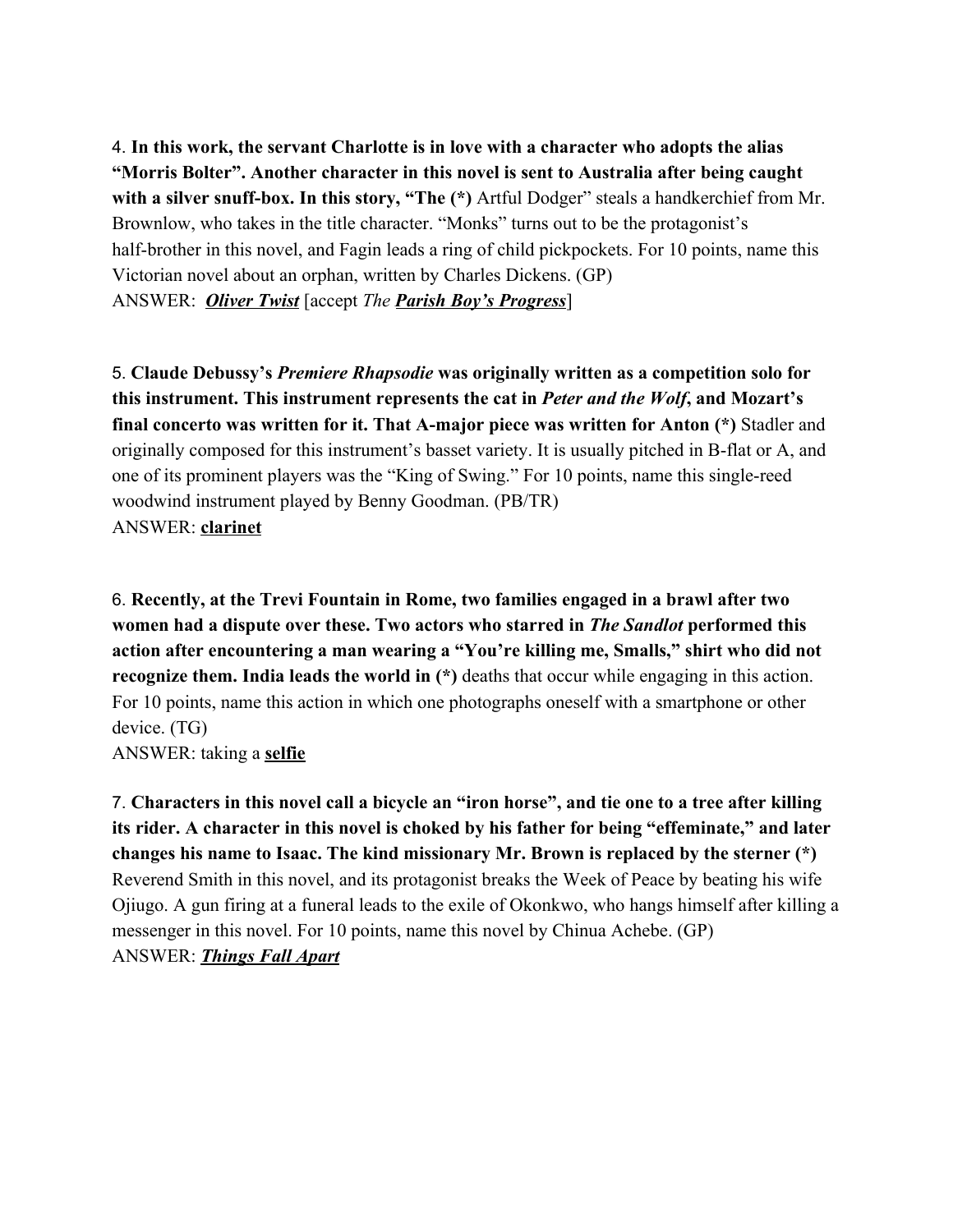8. **An unusual one of these objects rests among the roots of a tree in the ruins of The Temple of the Great Relic in Thailand. A famous one of these likenesses sits at the center of a lake in the city of Hyderabad, India. Two of these massive figures carved into a (\*)** cliff in the Bamiyan valley of Afghanistan were destroyed by the Taliban in 2001 as an attempt to prevent idolatry. For 10 points, name these effigies of Siddhartha Gautama. (TG) ANSWER: **statue**s of the **Buddha** [prompt on "Buddha" or "statue"; accept equivalents such as "sculptures of Buddha"]

9. **This uppercase letter is represented by 4B in the ASCII [ask-ee] standard. This letter is the symbol for the geological time period during which the Triceratops lived. In this type of survival strategist, fewer young are born, but they have a higher chance of (\*)** surviving into adulthood. This letter is used to represent the piece that must be captured to win a game of chess. For 10 points, name this 11th letter in the alphabet that is the chemical symbol for potassium. ANSWER: **K** (MR)

10. **Great Britain and Belgium gained control of this body of water following a bizarre World War 1 naval battle. The Malagarasi and Ruzizi rivers flow into this body of water whose main outlet is the Lukuga River, and the first Western explorers to discover this non-Victoria lake were (\*)** Richard Burton and John Speke. This lake partially names a modern-day African country, along with an island group to the east. For 10 points name this 2nd deepest lake in the world that is found between the DRC and Tanzania. (RN) ANSWER: Lake **Tanganyika**

11. **This man claimed to have disproved the possibility of time travel by throwing a party and only sending out invitations the next day. This man was appointed Lucasian professor at Cambridge in 1979. One equation named for Penrose and this man tries to solve the problem of (\*)** gravitation-producing singularities. For 10 points, name this theoretical physicist who died from complications of ALS in March 2018. (MR) ANSWER: Stephen **Hawking**

12. **One member of this political party, Jared Ingersoll, served as running mate for a member of a rival party who oversaw the construction of the Erie Canal. A newspaper called the Gazette of the United States supported this party, which had its policies attacked by the (\*)** Kentucky and Virginia Resolutions. This party saw its downfall following talk of secession during the Hartford Convention, and its only elected President was John Adams. For 10 points, name this early American political party founded by Alexander Hamilton, the rivals of the Democratic-Republicans. (RN) ANSWER: **Federalist** Party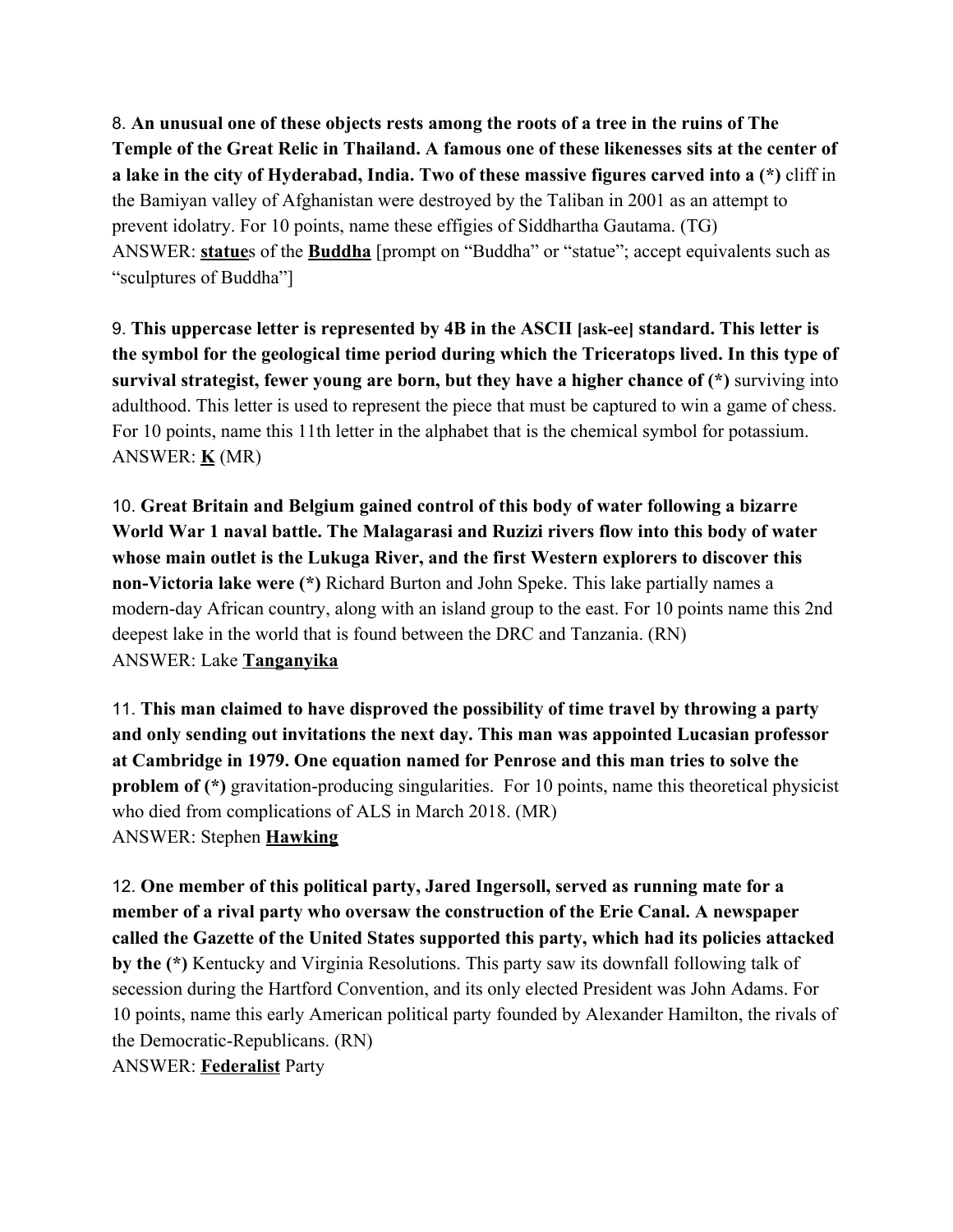13. **Derek Parfit's addiction argument attempts to counter the desire theory of this philosophical concept, which is associated with contemplation in Neoplatonism. Boethius claims that this state can be reached regardless of fortune, while Aristotle says (\*)** virtue is required to achieve it. *Eudaimonia* is commonly translated as this word, and utilitarians attempt to provide the greatest amount of it to the greatest number. For 10 points, name this state of being associated with satisfaction and pleasure.(TR)

ANSWER: **happiness** [accept clear equivalents like "being happy"; prompt on "pleasure" or "satisfaction" before "*eudaimonia*"]

14. **Robert Hooke built the J-shaped containers used in the experiments that led to this law's discovery. It was initially known as "Towneley's hypothesis," and it was independently found fifteen years later by Edme Mariotte. This oldest of the three laws in the (\*)** combined gas law is valid for an ideal gas held at a constant temperature. For 10 points, name this gas law stating that, for any ideal gas, pressure and volume are inversely related. (GP) ANSWER: **Boyle**'s law [accept **Boyle-Mariotte** law or **Mariotte**'s law before "Mariotte"]

15. **In Japanese mythology, an oni spit out one of these weapons that can produce anything one wishes for. Sucellus, a Gallic god with Celtic roots, carries a bowl in one hand and one of these weapons in the other. That god's name means "the good (\*)** striker". During the forging of one of these weapons, a gadfly stung the dwarf Brokkr, which caused its handle to be too short. For 10 points, name this type of weapon, wielded by the Norse god Thor. (MR) ANSWER: **Hammer** [accept **War Hammer]**

16. **In a work by this author, Zverkov and the narrator spend a night at a miller's house, where Zverkov describes the injustices of serfdom. That story, "Yermolay and the Miller's Wife" is part of this author's** *A Sportsman's Sketches.* **In another work by this author**, **(\*)** Arkadiy and his friend return from university espousing a nihilistic philosophy. In that work by this author, Bazarov accidentally cuts himself and later dies of typhus. For 10 points, name this Russian author of *Fathers and Sons*. (DD) ANSWER: Ivan **Turgenev**

17. **Prince Albert commissioned Thomas Thornycroft to sculpt a statue of this leader. After winning victories in modern day London and Colchester, this leader's forces were defeated when their own wagon train blocked their retreat. That battle was fought at (\*)** Watling Street. This leader was the widow of Prasutagus, the King of the Iceni. For 10 points, name this leader of a native revolt against Roman rule in Britannia. (AP) ANSWER: **Boudicca [**or **Boudicea;** or **Buddug]**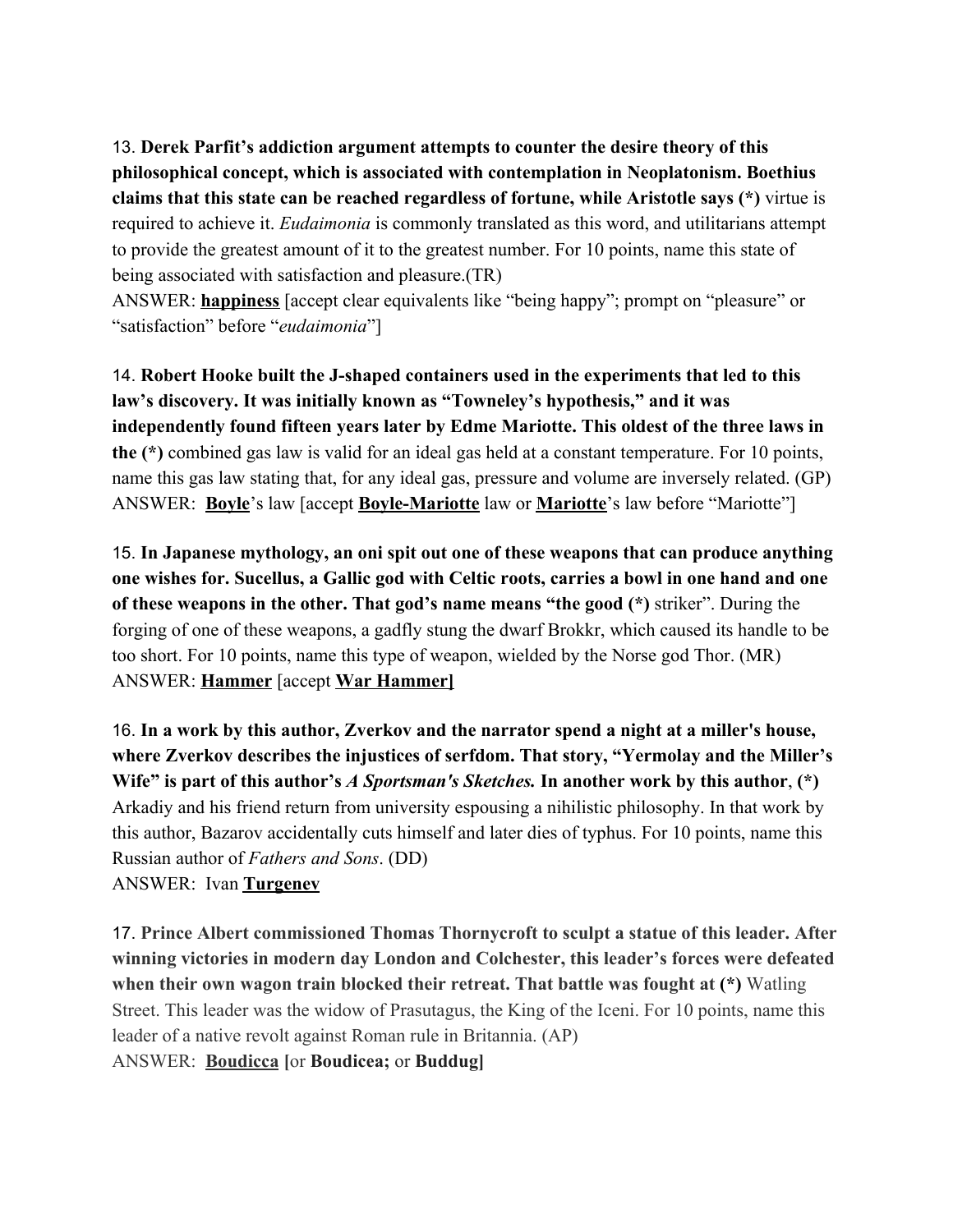18. **This civilization is divided into three phases, beginning around 2000 BCE and ending with its mysterious collapse around 1500 BCE. The language of this civilization has not yet been deciphered, although it did influence the later (\*)** Linear B language. Excavations at a site attributed to this civilization found a painting depicting bull leaping. For 10 points, name this early Greek civilization that was centered on the island of Crete and whose largest city was Knossos. (PB)

ANSWER: **Minoan**

19. **Lemuel Diggs first described the difference between this disease and the presence of its alleles. The Senegal variety of this illness is more mild than the Cameroon variety. In this sickness, a glutamic acid is replaced with valine. (\*)** Carriers of this disease have a resistance to Malaria while exhibiting no symptoms. For 10 points, name this disease that causes red blood cells to take on a crescent moon shape. (MR) ANSWER: **Sickle Cell** Anemia

20. **The speaker of this poem claims to have seen "marks of wanton hunger" on the title entity's inhabitants. The phrase "stormy, husky, brawling" appears twice in this poem, which compares this poem's subject to a fighter who has "never lost a battle". This poem's title entity laughs with "white teeth"and has (\*)** "big shoulders". The speaker defends the title city as "alive and coarse and strong and cunning." "Hog Butcher for the World" is the first line of, for 10 points, what poem by Carl Sandburg about a Midwestern city? (GP) ANSWER: "**Chicago**"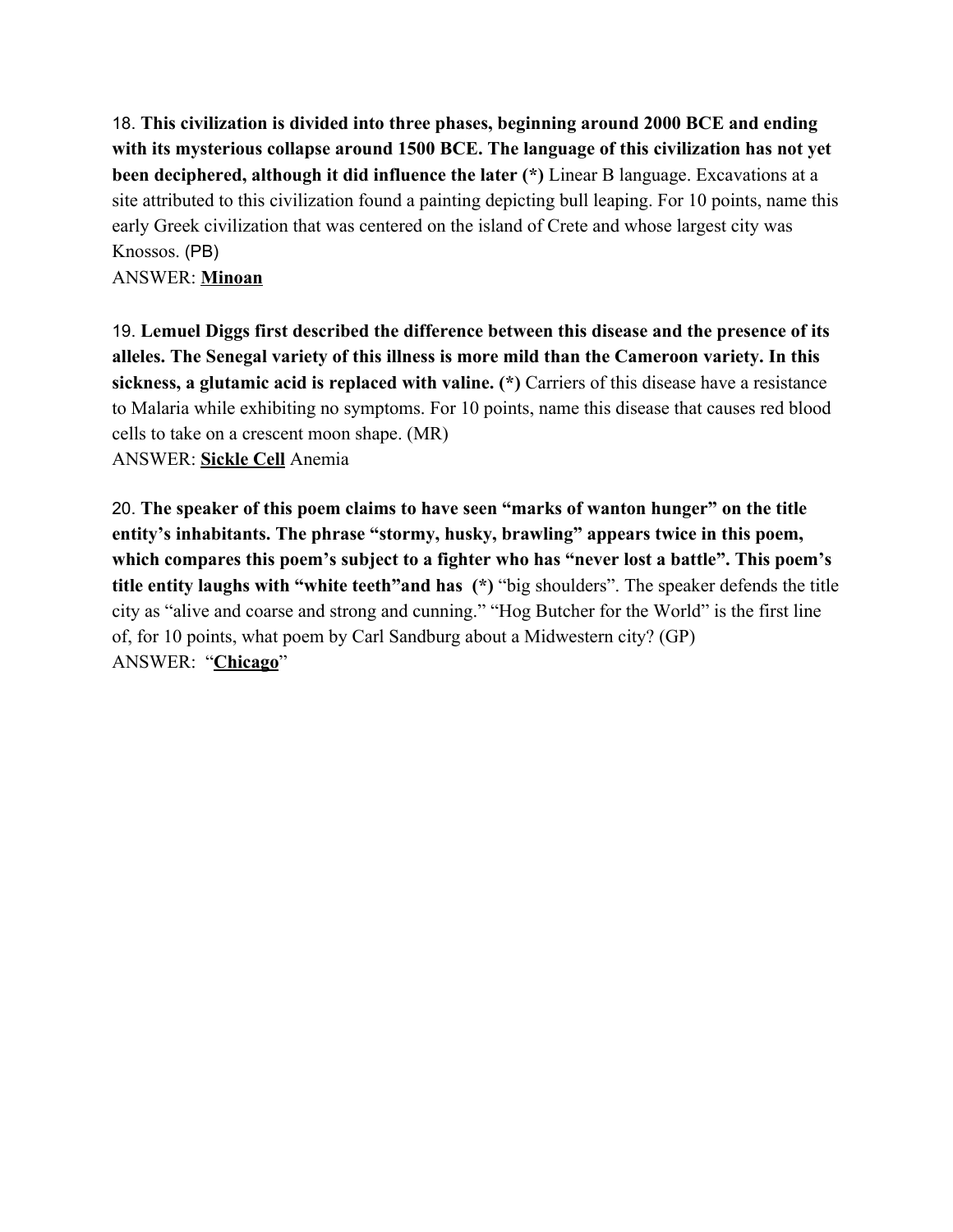#### **BONUSES**

1. Zeus had Hephaestus make this first woman. For 10 points each: (SK)

[10] Name this beautiful woman who let many evils into the world by opening her namesake box.

#### ANSWER: **Pandora**

[10] Pandora was married to this brother of Prometheus who gave all the gifts in the world to the animals, leaving humans with no gifts.

#### ANSWER: **Epimetheus**

[10] Fortunately, humans had reason to be optimistic, since this feeling did not escape her jar. ANSWER: **Hope**

2. The study of this psychological concept was pioneered by Gordon Allport, whose trait theory is the basis of many measures of this concept. For 10 points each: (TR)

[10] Identify this general term for an individual's behavior and thought process. One measure for it was developed by Myers and Briggs.

#### ANSWER: **personality**

[10] This Minnesota-developed personality test contains 567 true-false questions divided into ten clinical subscales and four validity scales. It is currently the most widely used objective personality test.

#### ANSWER: **MMPI**-2 [or **Minnesota Multiphasic Personality Inventory**]

[10] The first clinical subscale in the MMPI focuses on this condition. People with this psychosomatic disorder are often worried about their health and can exaggerate the severity of illnesses.

ANSWER: **hypochondriasis** [or **hypochondria**; accept **illness anxiety** disorder]

3. Not all cities just grow up over time. For 10 points each, identify these cities that were planned:

[10] All of the streets in this city are 130 feet wide, and its grid was designed around Temple Square. This city is also home to the Latter Day Saints Church. (TG)

#### ANSWER: **Salt Lake** City

[10] Dinocrates was the architect of this city, which was commissioned by its namesake. This city was known for both its library and lighthouse.

#### ANSWER: **Alexandria**

[10] Richland, Washington and Oak Ridge, Tennessee, along with this home to Project Y in New Mexico, were all cities designed by the government to take part in the Manhattan Project. ANSWER: **Los Alamos**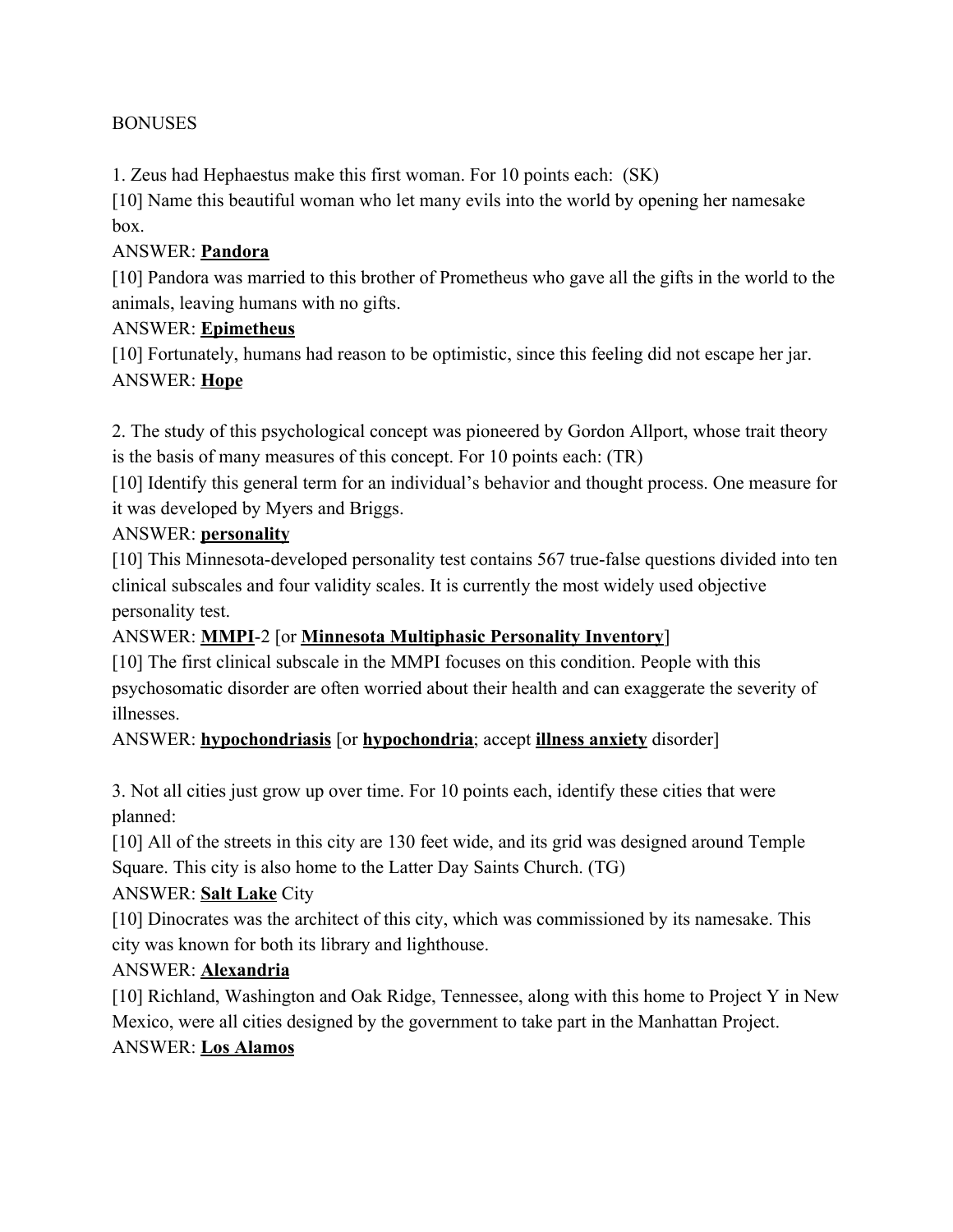4. This Italian scientist's namesake law deals with the flow rate of a fluid out of an opening. For 10 points each: (MR)

[10] Name this inventor of the barometer.

## ANSWER: Evangelista **Torricelli**

[10] The barometer measures the "air" variety of this force. This measure is defined as the force per unit area.

#### ANSWER: **pressure**

[10] Pressure is measured in this SI unit. It is named for a French scientist also known for his namesake wager.

#### ANSWER: **Pascal**

5. A tree is the only piece of scenery present in this play, which has a character nicknamed "Gogo." For 10 points each: (GP)

[10] Name this play centering on Vladimir and Estragon, both of whom are engaging in the title action.

## ANSWER: *Waiting for Godot*

[10] *Waiting for Godot* was written by this absurdist dramatist. Nag and Nell live in garbage cans in his play *Endgame.*

ANSWER: Samuel **Beckett**

[10] Becket wrote two plays titled Acts Without [these things]. Instead of using these things, those plays consisted only of pantomime accompanied with whistles and music.

#### ANSWER: **word**s

6. For 10 points each, name these court cases that have shaped American society. (PB) [10] This 1857 case, that ruled that slaves were property and had no rights, began after a slave moved with his owner to a free territory and back.

## ANSWER: *Dred Scott v Sanford*

[10] In 1905, the Supreme court struck down a state law that limited bakers to a 60 hour work week. In this case, the court ruled that the state law violated the "freedom of contract" between the employer and employee.

#### ANSWER: *Lochner v New York*

[10] This 1989 case overturned the conviction of a man for burning the American flag due to his right to free speech.

#### ANSWER: *Texas v Johnson*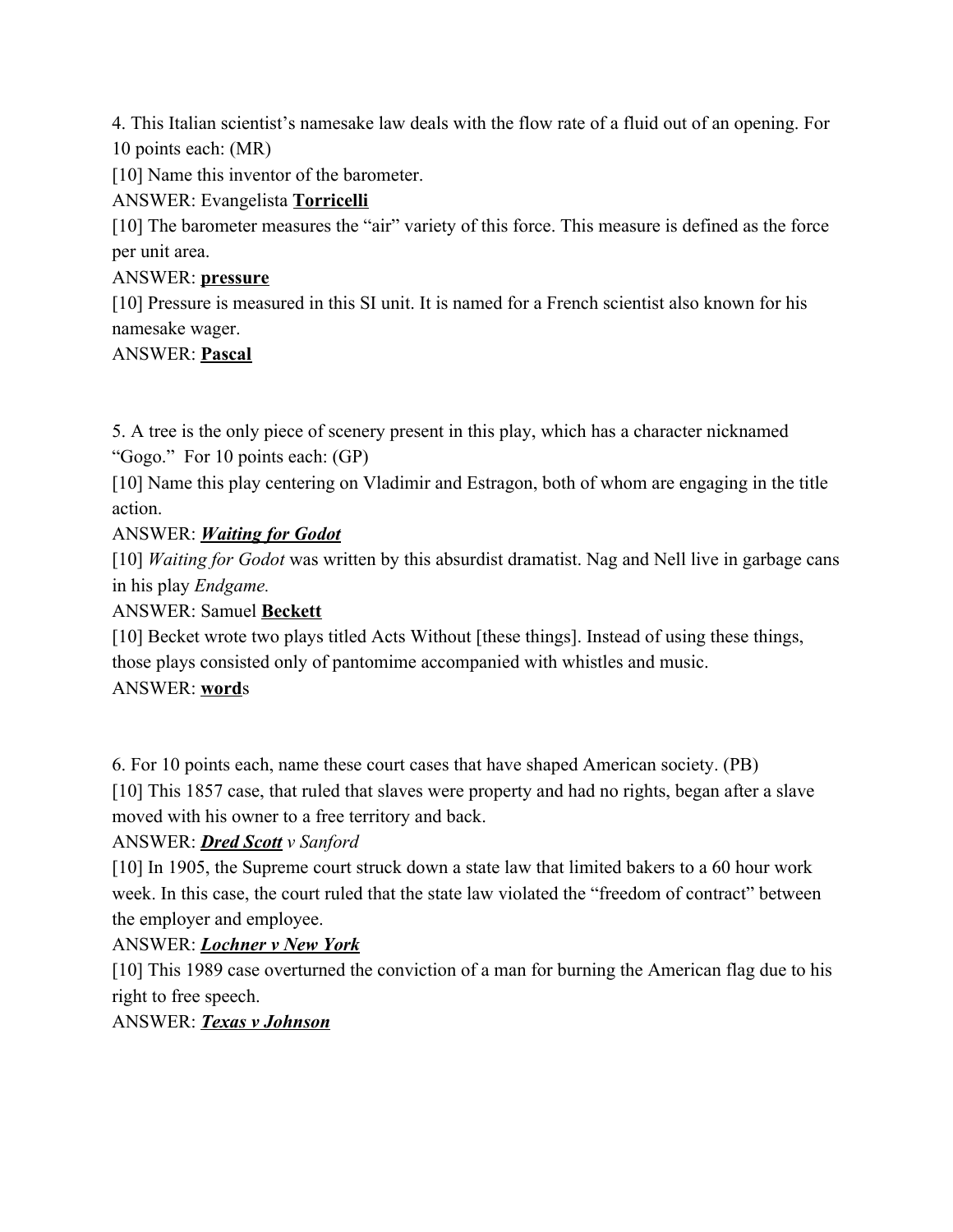7. Answer some questions about an NBA team's offseason moves, for 10 points each. (TR) [10] This team began their offseason by signing Rajon Rondo, but is much more notable for signing LeBron James.

ANSWER: Los Angeles **Lakers** [prompt on just "Los Angeles"]

[10] The Lakers were speculated to be frontrunners for this at-the-time disgruntled Spur. This two-time Defensive Player of the Year was instead traded to Toronto.

ANSWER: **Kawhi** Anthony **Leonard** [accept either underlined portion]

[10] With no second superstar on the way, the Lakers settled for a collection of veterans,

including this former Pacer. He is probably most famous for blowing into LeBron's ear during the 2014 playoffs.

ANSWER: Lance **Stephenson** Jr.

8. This island was first definitively settled in 874 AD, although there may have been an earlier population of Irish monks. For 10 points each: (OK)

[10] Name this island, which was the starting point for later expeditions to Greenland and North America.

## ANSWER: **Iceland**

[10] Iceland is the home of this legislative assembly, which has been in existence in some form since 930.

## ANSWER: **Althing**

[10] In more recent history, Iceland has had several disputes with the United Kingdom over rights to this commodity. The Grand Banks are a major source of this commodity. ANSWER: **fish** [accept other forms]

9. This philosopher and author once famously said that "Those who cannot remember the past are condemned to repeat it." For 10 points each: (TG)

[10] That quote is from the five-volume *Life of Reason* by this philosopher, who also wrote *The Sense of Beauty* and *The Realms of Being.*

## ANSWER: George **Santayana**

[10] Another work by Santayana was titled "this philosophy" *and Animal Faith.* Adherents of this philosophy are very suspicious of claims of certainty in knowledge.

## ANSWER: **Skepticism**

[10] Although Santayana viewed himself as an American, he was originally from this country which was home to other philosophers such as Isidore of Seville.

## ANSWER: **Spain**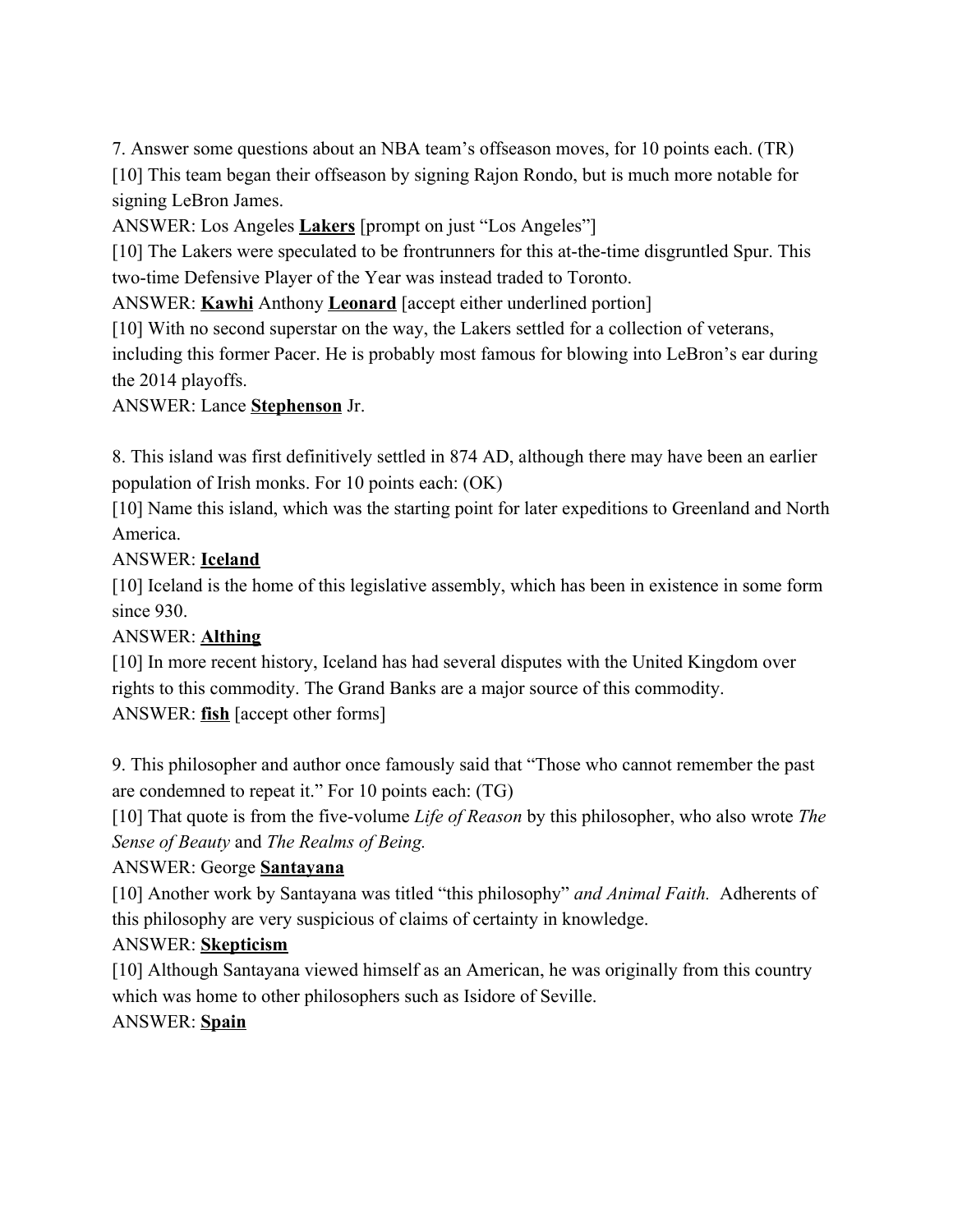10. Answer some things about a specific group of American authors, for 10 points each: (OK) [10] These writers first met around Columbia University in New York, and included such authors as William S. Burroughs and Allen Ginsberg.

ANSWER: **Beat** Generation

[10] Many writers associated with the Beat movement later moved to this city, the site of Lawrence Ferlinghetti's City Lights bookstore. This helped them connect with the hippies of the 1960s.

## ANSWER: **San Francisco**

[10] City Lights Bookstore was at the center of an obscenity trial in 1957 for publishing this poem, the most famous work of Allen Ginsberg.

## ANSWER: *Howl*

11. The Italian artist Giorgio Vasari once recorded that when this man visited Rome, he was celebrated as a "Raphael reborn." For 10 points each:

[10] Name this artist of *Self Portrait in a Convex Mirror* and *Vision of Saint Jerome*, whose name means "the little one from Parma".

ANSWER: **Parmigianino** [or Girolamo Francesco Maria **Mazzola]**

[10] This famous painting by Parmigianino contains a small statue of St. Jerome holding out a scroll and shows Mary holding a disproportionately large baby Jesus.

ANSWER: The *Madonna of the Long Neck*

[10] Both Vasari and Parmigianino belonged to this art style that challenged the idealized naturalism of High Renaissance art and emphasized abnormalities of scale. ANSWER: **Mannerism** [accept **Late Renaissance** art]

12. One character in this novel has a special attachment to her grandfather's bowler hat. For 10 points each: (OK)

[10] Name this Czech novel, in which Tomas tries to navigate life in Prague and has an affair with Sabina.

ANSWER: *The Unbearable Lightness of Being*

[10] *The Unbearable Lightness of Being* is by this author, who also wrote *The Book of Laughter and Forgetting*.

## ANSWER: Milan **Kundera**

[10] Another important character in *The Unbearable Lightness of Being* is Karenin, who is this type of animal. She dies of cancer in the countryside, but not before befriending a pig. ANSWER: a **dog**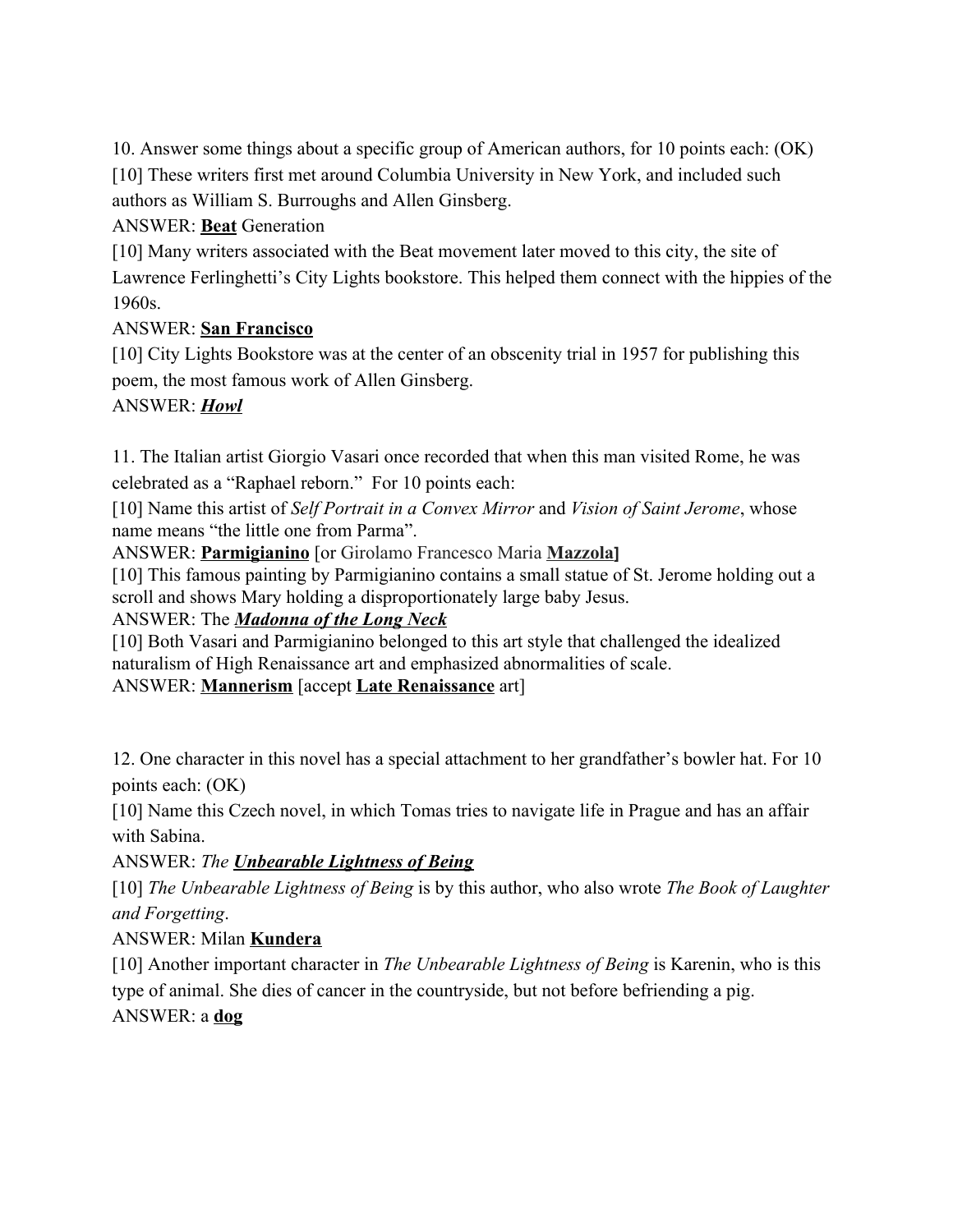13. This thermodynamic quantity is equal to enthalpy minus the product of temperature and entropy. For 10 points each: (MR)

[10] Name this thermodynamic quantity symbolized by G.

## ANSWER: **Gibbs free energy**

[10] Josiah Willard Gibbs earned the first American Doctorate in engineering from this Ivy League school in New Haven, Connecticut.

ANSWER: **Yale**

[10] Gibbs free energy is also equal to negative the number of electrons transferred, times standard cell potential, times this man's constant.

ANSWER: Michael **Faraday**

14. Answer some questions about the Korean War, for 10 points each. (RN)

[10] The war began when North Korean forces crossed this boundary to invade South Korea. ANSWER: **38th Parallel**

[10] This grandfather of Kim Jong-Un led North Korea during the Korean War.

# ANSWER: **Kim Il-Sung** [or **Kim Song-ju]**

[10] South Korea was led by this pro-capitalist dictator. He was later removed from power in the April Revolution.

ANSWER: Syngman **Rhee** [ or **Yi Seungman**]

15. Name some things about superlative US National Parks, for 10 points each. (OK)

[10] The four largest US National Parks are located in this state; they include Wrangell-St. Elias and Katmai.

## ANSWER: **Alaska**

[10] The first national park to be established was this one, which contains numerous geothermal attractions including Old Faithful.

## ANSWER: **Yellowstone**

[10] At an average of 680 inches per year, this national park is the "snowiest" in the U.S. The namesake of this park that is southeast of Seattle is actually an active volcano. ANSWER: **Mt. Ranier** National Park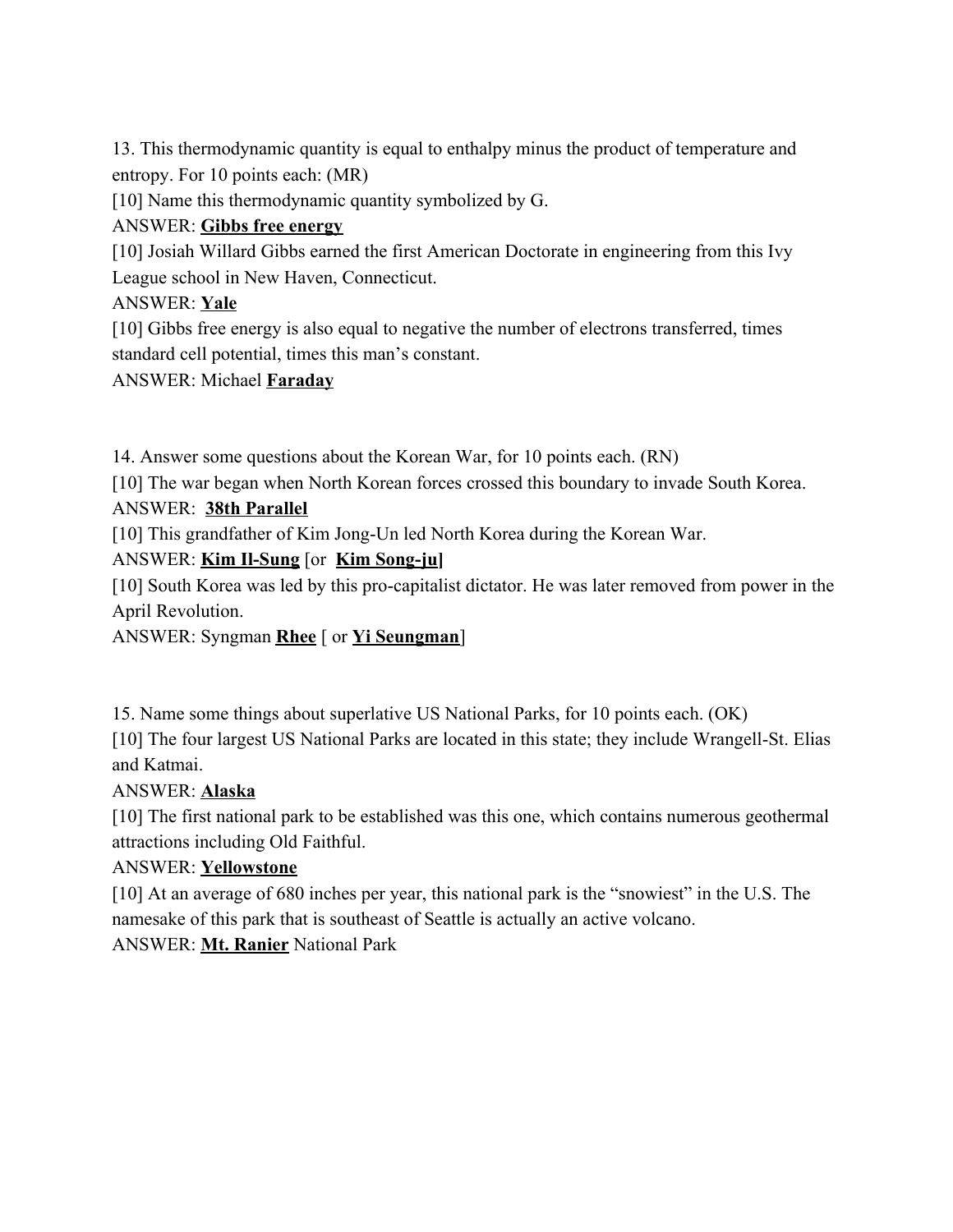16. This man won the Africa Prize for creating a new non-invasive disease test. For 10 points each:(MR)

[10] Name this 24 year old Ugandan inventor and co-founder of Matibabu.

# ANSWER: Brian **Gitta**

[10] Gitta developed the new non-invasive test for this disease, which is most commonly transmitted by Plasmodium vivax.

# ANSWER: **malaria**

[10] Malaria takes its name from the Greek for "bad" [this]. This substance in 70 percent nitrogen.

## ANSWER: **air**

17. For 10 points each, answer the following about prehistoric cultures on the North American continent.(TG)

[10] During this period from before 13,000 B.C. to around 6,000 B.C., Clovis and Folsom points were most likely used in the hunt for mammoth or bison.

# ANSWER: **Paleoindian**

[10] Following the Basketmaker periods, this culture began to thrive and became centered near Chaco Canyon, New Mexico. Early Spanish explorers used their word for "village" or "town" to describe the adobe communities of these people.

# ANSWER: **Pueblo**

[10] Ancient Puebloan cliff dwellings have been preserved in this "green table" region that includes a namesake National Park in Colorado.

# ANSWER: **Mesa Verde**

# 18. *[NOTE TO MODERATOR: do not reveal Henry Purcell on the first part]* The British

Ministry of Education requested this work for *Instruments of the Orchestra*, an educational film. For 10 points each: (TG)

[10] This work of Benjamin Britten is in the same genre of musical education for children as *Peter and the Wolf* and *Carnival of the Animals.*

ANSWER: *The Young Person's Guide to the Orchestra: Variations and Fugue on a Theme of Henry Purcell. Op 34.*

[10] Britten took some inspiration for *The Young Person's Guide to the Orchestra* from this composer's rondeau from *Abdelazer*.

# ANSWER: Henry **Purcell**

[10] Purcell is best known for this opera based on two lovers from *The Aeneid.*

## ANSWER: *Dido and Aeneas*